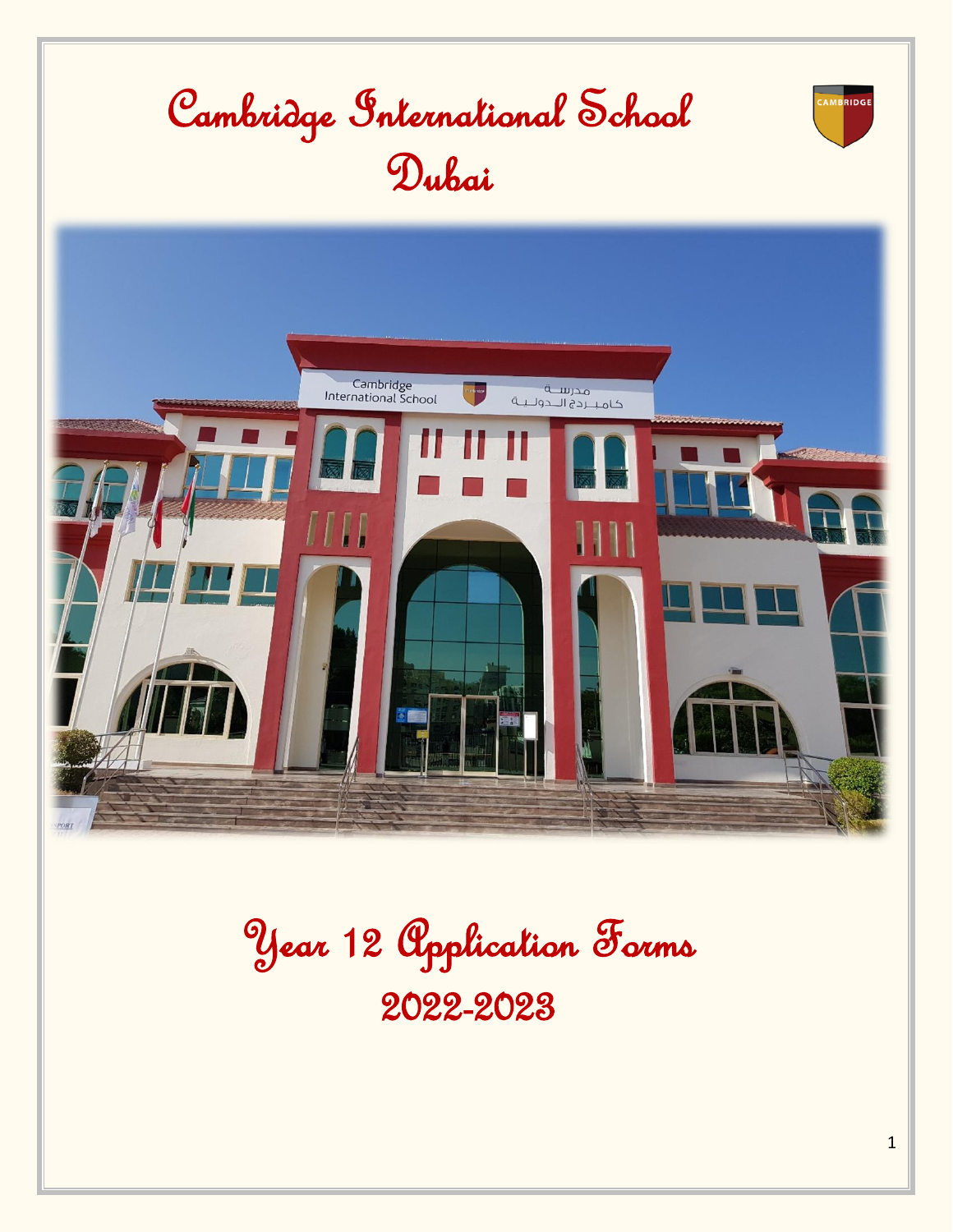# **Post 16 2022-23 Application form**

**Year 12**

| <b>Personal Details</b> |
|-------------------------|
| Name (as in passport):  |
| Date of Birth:          |
| Gender:                 |
| Name of Present School: |
|                         |

#### **Parents Details**

| Title:         | Name (as in passport): | Tel No: |  |  |  |
|----------------|------------------------|---------|--|--|--|
| Email address: |                        |         |  |  |  |
| Title:         | Name (as in passport): | Tel No: |  |  |  |
| Email address: |                        |         |  |  |  |

# **Subjects taken at IGCSE/GCSE:**

| <b>Subject</b> | Term 1<br>Grade | Mock 1<br>Grade | Subject | Term 1<br>Grade | Mock 1<br>Grade |
|----------------|-----------------|-----------------|---------|-----------------|-----------------|
|                |                 |                 | 6       |                 |                 |
|                |                 |                 |         |                 |                 |
| 3              |                 |                 | 8       |                 |                 |
| 4              |                 |                 | 9       |                 |                 |
| b              |                 |                 | 10      |                 |                 |

# **Year 12 Options Selection**

| <b>Option Choice</b> | <b>Subject</b><br>(Minimum 4) |
|----------------------|-------------------------------|
| Option 1             |                               |
| Option 2             |                               |
| Option 3             |                               |
| Option 4             |                               |
|                      |                               |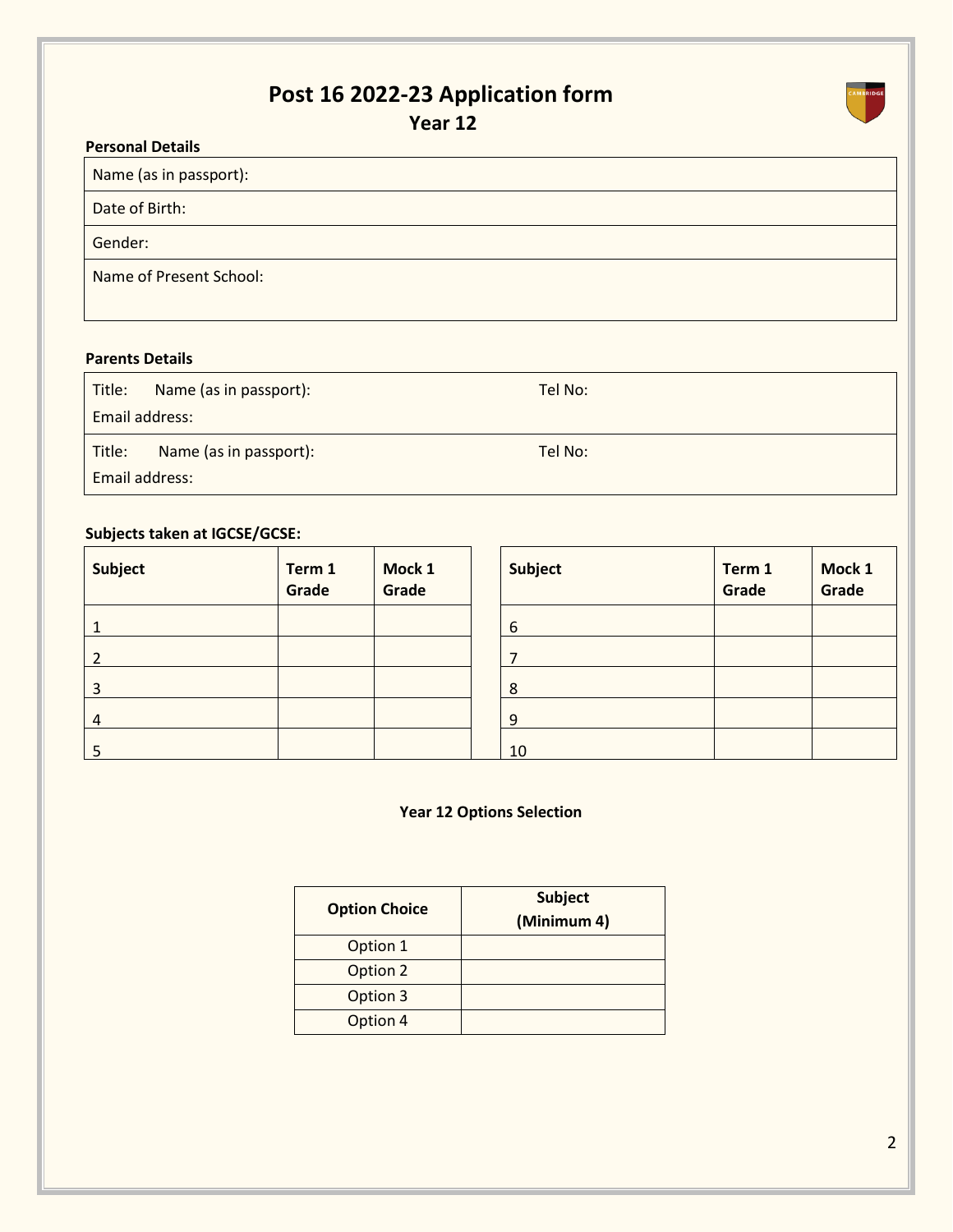**Note**: - All students must complete 4 subjects. Please be aware that some subjects may not run if there are insufficient numbers of students to make the course viable.

Please fill out the following sections in as much detail as possible:

Interests in and out of school (e.g. involvement with clubs/teams/groups/drama, music, sport, etc. as well as individual interests):

Any positions of responsibility (e.g. prefect, sports captains, school council):

Any awards received/qualifications gained (e.g. school prizes, music exams):

What career plans do you have?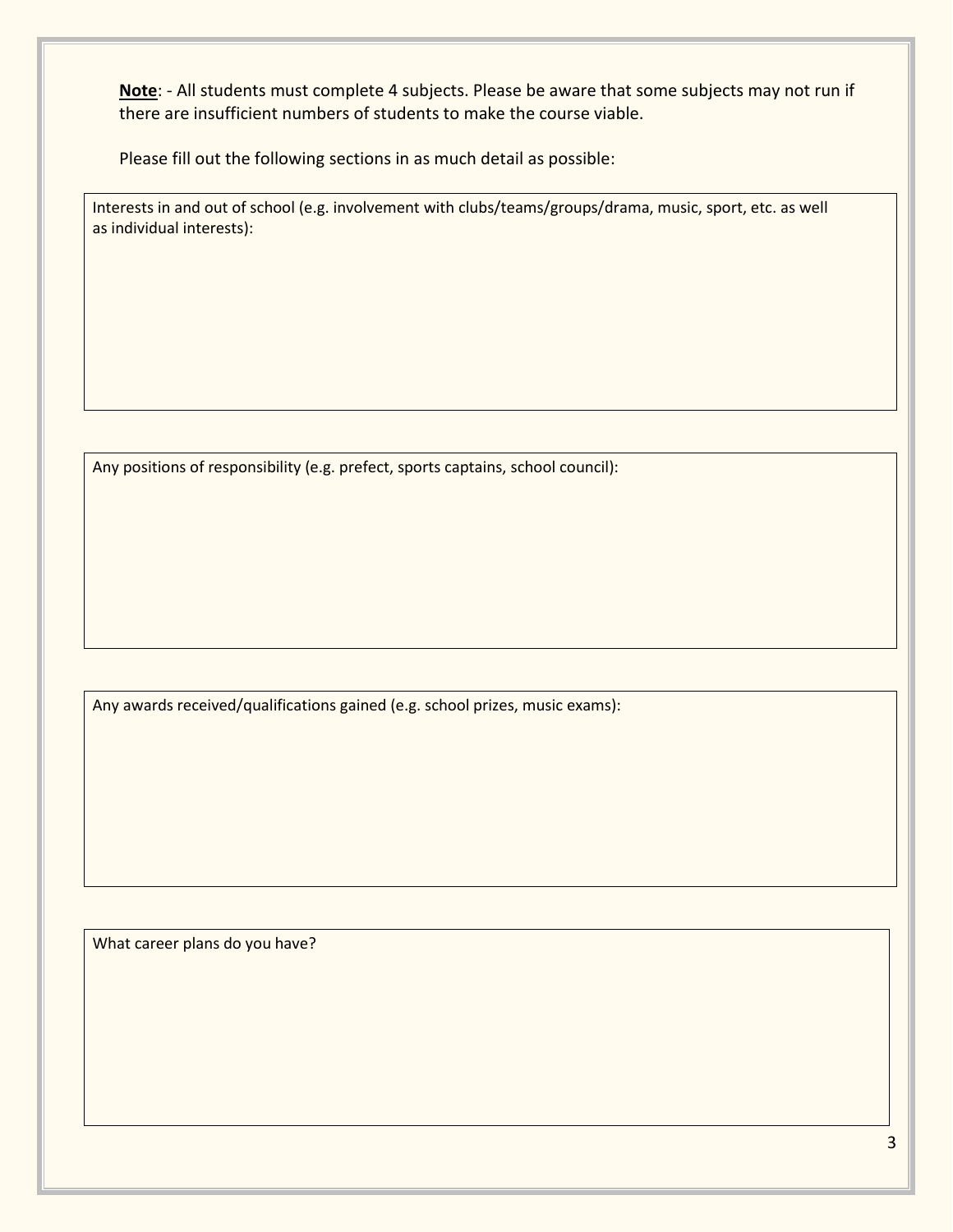Any other information you wish the school to be aware of:

#### **Please note:**

- All students need to complete the application form accurately.
- All students need to have a completed confidential reference form. For internal candidates this form should be completed and given to your Learning Manager along with the relevant subject choices. Learning Managers will complete your reference.
- External candidates must send this reference form and option choices to the school along with the application form.
- The signed Post 16 contract MUST be completed and signed before an interview can take place.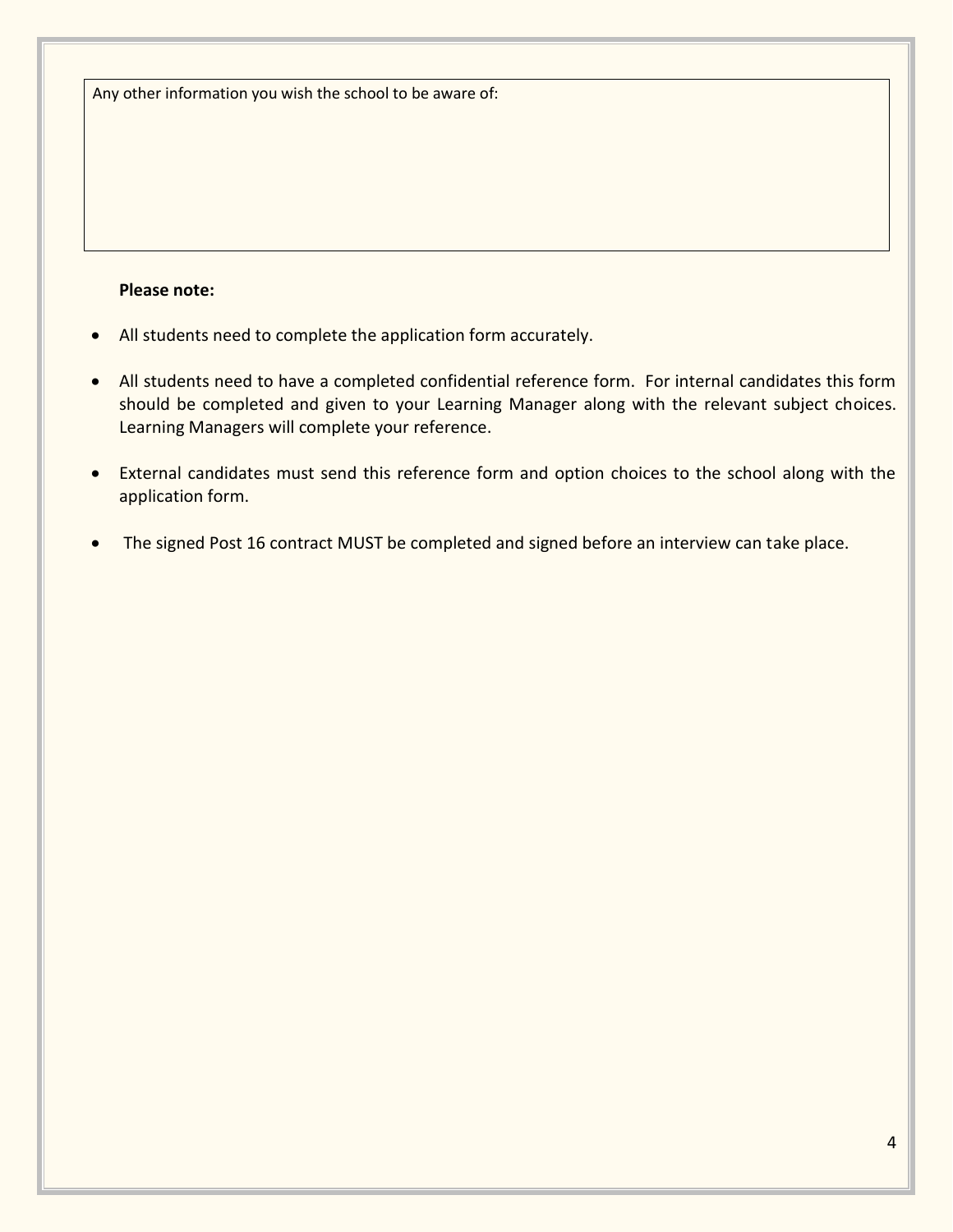# **Reference Form**



#### **Internal candidates**

Dear Learning Manager, please comment on the student's attitude towards his/her IGCSE studies, contribution to school life and their ability to cope with an A Level programme as well as punctuality and attendance. Your accurate view of the student will be highly appreciated in a way for us to come to a decision.

# **External Candidates**

Please attach a reference to your application form, this must be on school headed paper with your school stamp.

Signature of Teacher:

Name: Name and the second contract of the second contract of the second contract of the second contract of the

Position: when the contract of the contract of the contract of the contract of the contract of the contract of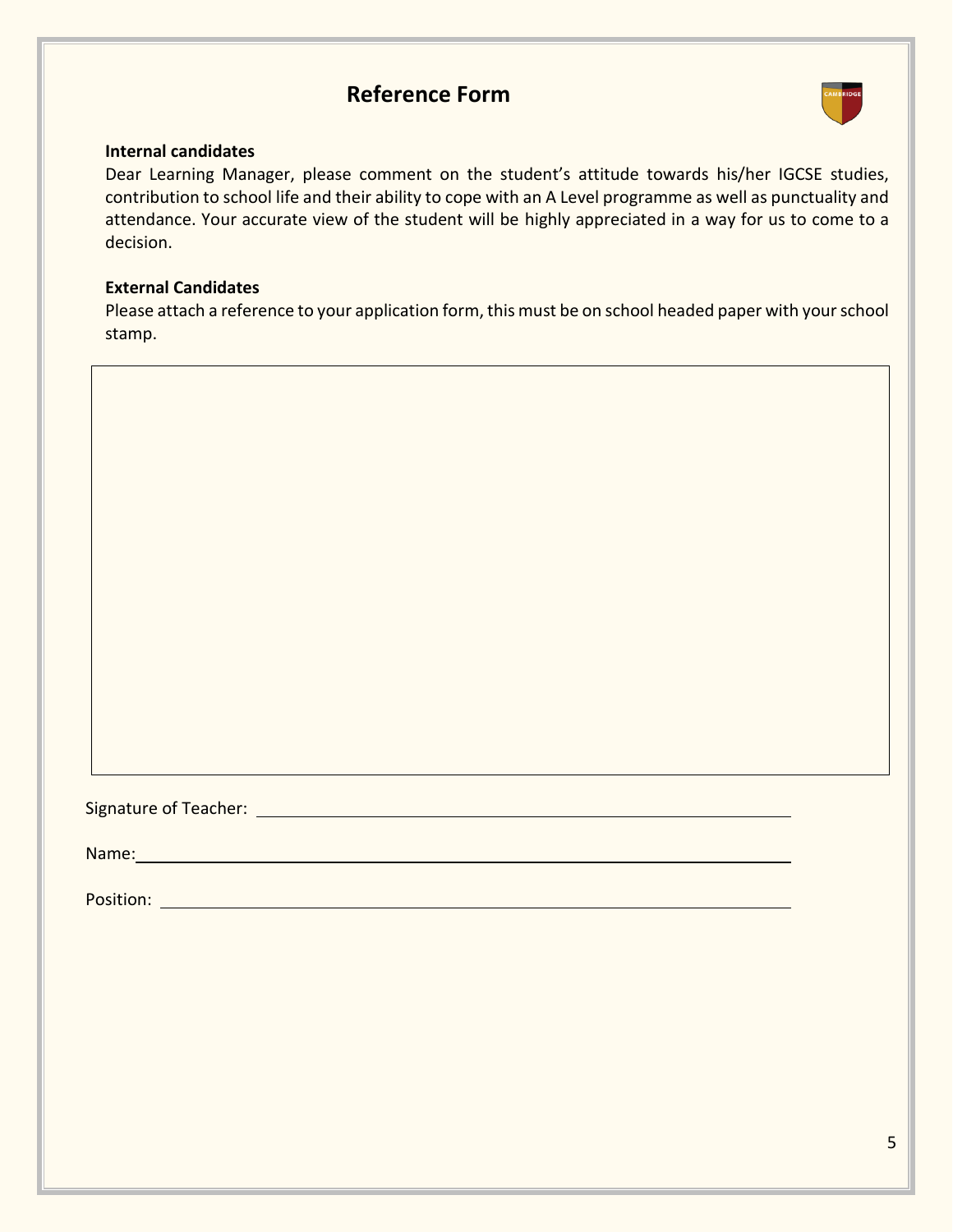

#### **Notes for Cambridge students:**

Write down your grades in the table above. A reference from your Learning Manager is essential. The Learning Manager must give the completed reference form directly to the Post 16 team as this is a confidential document.

It is important to note that the payment of the re-enrollment fee will be considered the booking fee, after which only the student will be qualified for an interview with the Sixth Form selection team. This fee must be paid before we begin the interview process in April 2022. Your place on a course will only be confirmed if you achieve the grades you have been asked for. As soon as the results are declared in August 2022 you must re-confirm with us that you have met the admission criteria set by Cambridge International School. A copy of your examination results needs to be brought into school, so we can fully process your application, along with the required school fees.

#### **Notes for External applicants (Non-CIS students)**:

New students applying to CIS need to get the predicted grades in the subjects opted at the IGCSE/GCSE from their current school teachers along with a reference.

Your place on a course will only be confirmed if you achieve the grades you have been asked for. As soon as the results are declared in August 2022 you must re-confirm with us immediately that you have met the admission criteria set by Cambridge International School. A copy of your examination results needs to be brought into school, so we can fully process your application, along with the required first term school fees.

If you are applying from a different curriculum, such as Indian curriculum, placements will be confirmed in May/ June 2022, when the board results are released.

I confirm the information in the application form to be true.

Students Signature……………………………… Date…………………………..

Parents Signature……………………………… Date…………………………..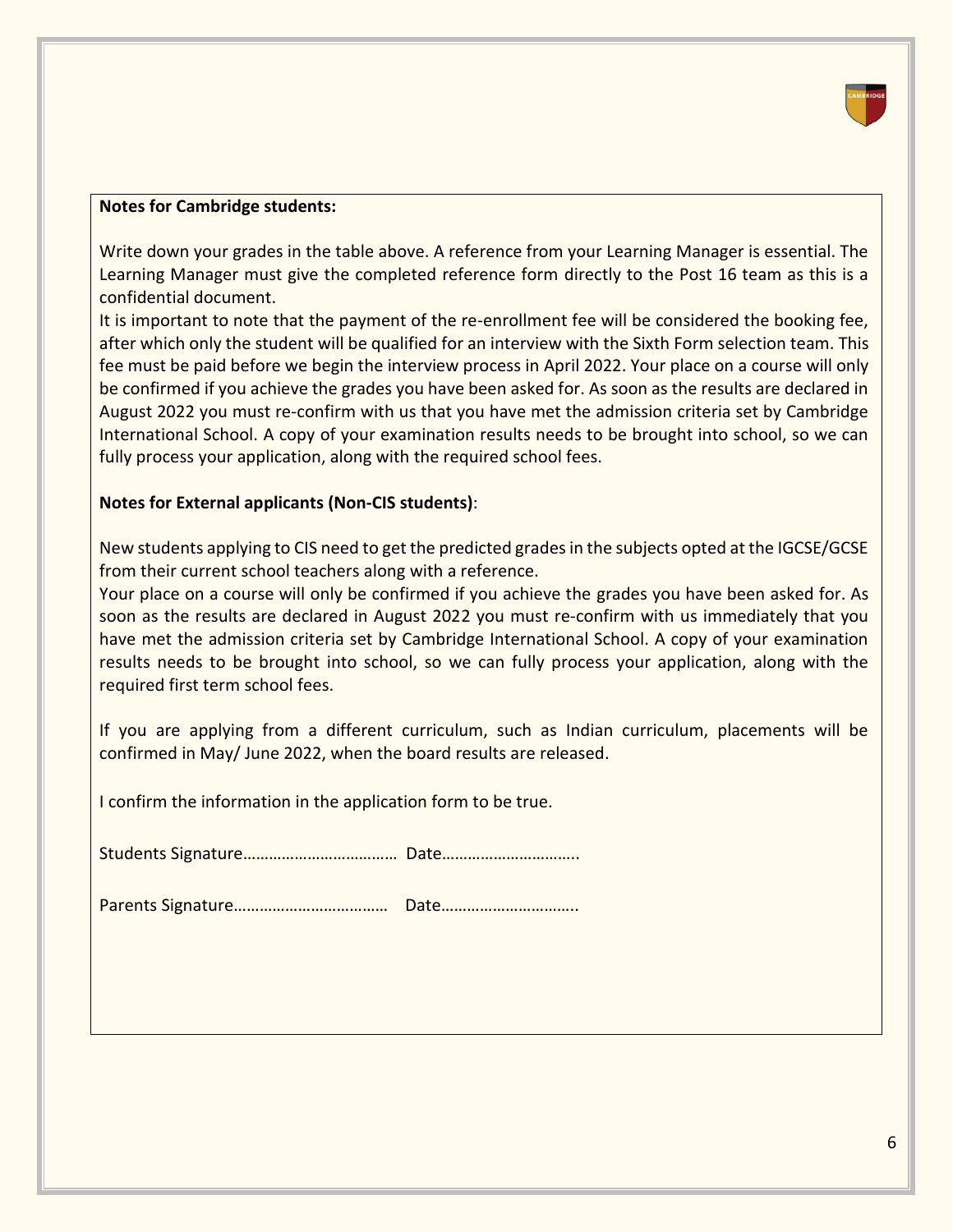

From **2022-23**, all **British curriculum students** will have to complete Year 13 before leaving Secondary Education as a result of the MOE Resolution No. (883) of 2019.

The MOE will now not grant its High School Equivalency Certificate until all elements, including **Arabic** and **Islamic studies**, have been completed. This can only be achieved in Year 13.

Year 12 students from British schools (i.e. aged 16-17) can still leave school at this age, but they will not obtain the Equivalency Certificate. This may impact their ability to go into further education, particularly here in the UAE or other regional institutions such as in Egypt. This will depend on the requirements of the various universities. As well as the duration of national services.

#### **Ministerial Decision No. (883) for the Year 2019 Equivalence System of Private School Certificates**

#### **Article 4**

The following are the general conditions that must apply as part of the requirements for issuing an equivalency certificate of completion of high school:

- 1. The educational system and curriculum in the Private School must be recognized in UAE.
- 2. The awarding body that issues the certificate must be recognized by the Ministry of Education in UAE.
- 3. The Private School must be licensed and authorized to operate in UAE.
- 4. The Private School must be recognized by the awarding body that issues the certificate.
- 5. The educational ladder in the country awarding the certificate should be comparable to the educational ladder in UAE.
- 6. The student should complete 12 years of school education post Kindergarten grades, which are 2 years of education.
- 7. The high school certificate issued by the Private School should entitle the student to enroll in an accredited Bachelor program in the country of the education system.
- 8. Complying with all the rules and regulations relevant to the National requirements.

#### **Article 6**

- 1. For Private Schools that apply the **British educational system**, the following requirements must be met to equalize the high school certificate to the Ministry's secondary school certificate (without defining any track)
- Apply the general conditions stipulated in Article 4 of this Resolution.
- The student must complete the 12th grade or equivalent.
- The student must pass 5 GCSE or IGCSE courses with grades:  $(A*, A, B, C, D)$  or  $(3 to 9)$ .
	- These 5 courses must include:

**Mathematics** 

One of the science subjects (Physics, Chemistry, Biology) or Combined Science Subject

One of the following two English subjects: either English Language or English literature.

Students must pass two (2) subjects in GCE Advanced Level in one of the success grade scales: (A \*, A, B, C, D) or equivalent grades.

Islamic Education and Arabic Language are not counted in both levels.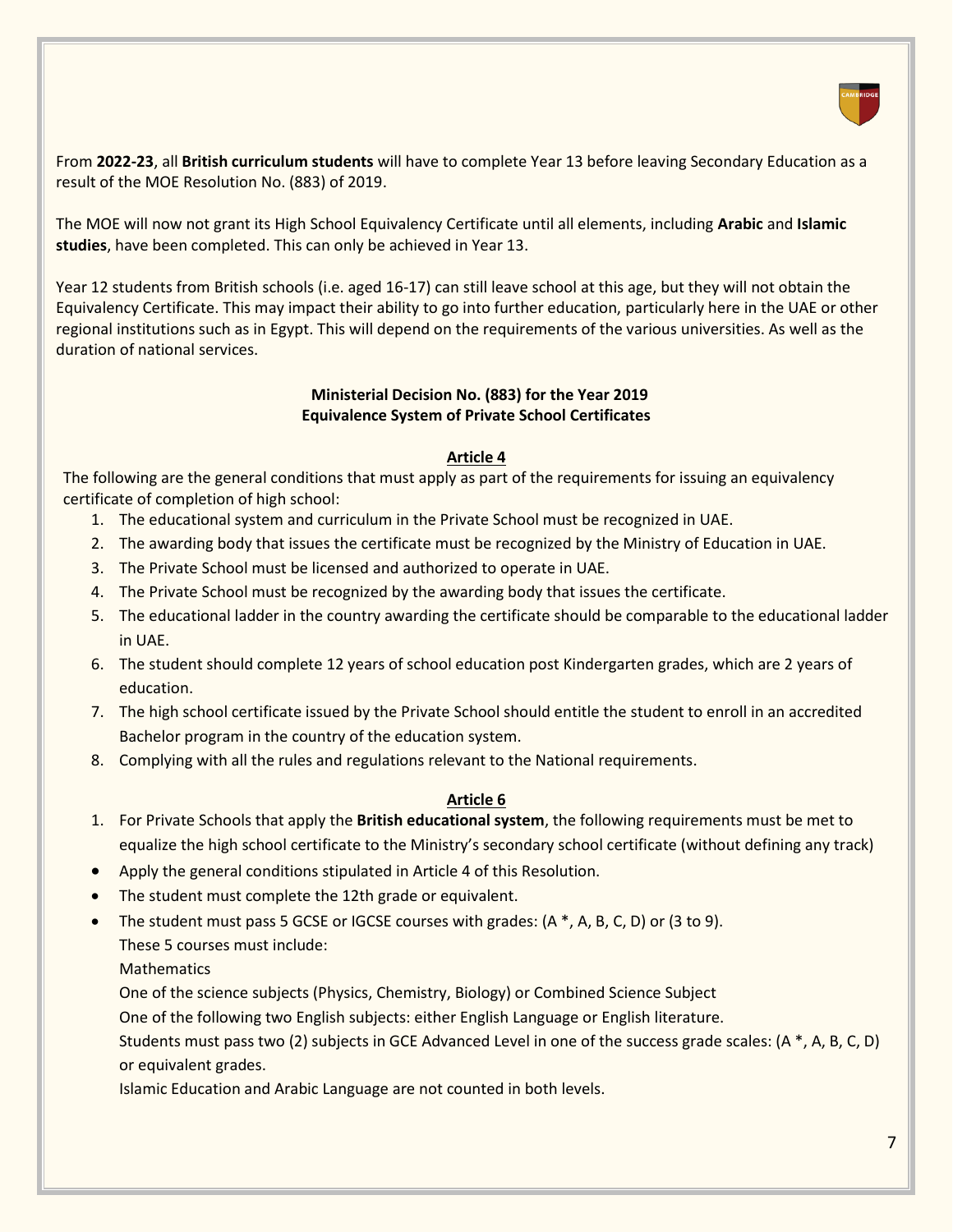# Subjects studied should be chosen from the list defined by the relevant Ministry regulations.



| Approved Courses in the British Curriculum (IGCSE and GCSE) |                    |                                   |                     |                                               |                                      |                                   |                        |  |
|-------------------------------------------------------------|--------------------|-----------------------------------|---------------------|-----------------------------------------------|--------------------------------------|-----------------------------------|------------------------|--|
| الزياضيات و<br>تكتولوجيا<br>المعلومات و<br>الاتصالات        | علوم الكمبيوتر     | Computer Science                  |                     | فتون ولغات                                    | الفن و التصميع: التصميع<br>الجزافيكي | Art and Design:<br>Graphic Design | Arts & Language        |  |
|                                                             | الرياضيات          | Mathematics                       | Mathematics and ICT | الإنجليزية                                    | الأنب العالمى                        | World Literature                  | English                |  |
|                                                             | الرياضيات (منقدم)  | <b>Further Mathematics</b>        |                     |                                               | الأدب (إنجليزي / أمريكي)             | Literature (English)<br>(US)      |                        |  |
|                                                             | الرياضيات البحثة   | <b>Pure Mathematics</b>           |                     |                                               | الأنب باللغة الإنجليزية              | Literature in English             |                        |  |
|                                                             | الزراعة            | Agriculture                       |                     |                                               | الإنجليزية كلغة ثانية                | English as a Second<br>Language   |                        |  |
|                                                             | التغذية والصمعة    | Food and Nutrition                | Sciences            |                                               | الإنجليزية كلغة أولمي                | First Language English            |                        |  |
|                                                             | فبزياء             | Physics                           |                     | الطوم الإنسانية                               | تاريخ                                | History                           | Humanities             |  |
| علوم                                                        | احباء              | Biology                           |                     |                                               | جغرافيا                              | Geography                         |                        |  |
|                                                             | علوم مشتركة        | <b>Combined Sciences</b>          |                     | الغات                                         | الإسبانية                            | Spanish                           |                        |  |
|                                                             | علوم مصقة (مزدوجة) | Co-ordinated Sciences<br>(Double) |                     |                                               | الفرنسية                             | French                            |                        |  |
|                                                             | كبمياء             | Chemistry                         |                     |                                               | البرتغالية                           | Portuguese                        |                        |  |
|                                                             | دراسك الأعمال      | <b>Business Studies</b>           |                     |                                               | الألمانية                            | German                            | Languages              |  |
| العلوم الاجتماعية                                           | تجارة              | Commerce                          |                     |                                               | اليابانية                            | Japanese                          |                        |  |
|                                                             | محاسبة             | Accounting                        | Social Sciences     |                                               | الصبنية                              | Chinese                           |                        |  |
|                                                             | اقتصاد             | Economics                         |                     | الرياضيات و تكتولوجيا<br>المعلومات والإنصالات | تكنولوجنا المعلومات والانصبالات      | ICT                               | Mathematics and<br>ICT |  |
|                                                             | علم نفس            | Psychology                        |                     |                                               | التصميم و التكتولوجيا                | Design and Technology             |                        |  |
|                                                             | علم الاجتماع       | Sociology                         |                     |                                               |                                      |                                   |                        |  |

| Approved Courses in the British Curriculum (AS/AL)   |                                              |                             |                 |       |                                                   |                                      |                                        |                        |              |
|------------------------------------------------------|----------------------------------------------|-----------------------------|-----------------|-------|---------------------------------------------------|--------------------------------------|----------------------------------------|------------------------|--------------|
| الرياضيات و<br>تكثولوجيا<br>المعلومات و<br>الانسالات | علوم الكمبيوتر                               | Computer Science            |                 | AL/AS | فنون ولغات                                        | الفن و التصميع: التصميم<br>العرافكي  | Art and Design:<br>Graphic Design      | Arts &                 | AL/AS        |
|                                                      | تكثولوجيا المعلومات و<br>الانصالات التطبيقية | Applied ICT                 | Mathematics     | AL/AS |                                                   | الوسائط الرقمية و التصميع            | Digital Media and<br>Design            | Language               | AL/AS        |
|                                                      | تقنبة المعلومات                              | Information<br>Technology   | and ICT         | AL/AS | الإنجليزية                                        | اللغة و الأدب في اللغة<br>الانجليزية | Language and<br>Literature in English  | English                | AS           |
|                                                      | التصميم والتكتولوجيا                         | Design and<br>Technology    |                 | AL/AS |                                                   | اللغة الإنطيزية                      | English Language                       |                        | AL           |
|                                                      | الإداره البيئبة                              | Environmental<br>Management | Sciences        | AS    |                                                   | الأدب باللغة الإنطيزية               | Literature in English                  |                        | AL/AS        |
| طوم                                                  | علوم الغذاء                                  | Food Studies                |                 | AL    | الطوم الإنسانية                                   | الدر اسات الكلاسبكية                 | Classical Studies                      | Humanities             | AL/AS        |
|                                                      | احياء                                        | Biology                     |                 | AL/AS |                                                   | تاريخ                                | History                                |                        | AL/AS        |
|                                                      | كيمياء                                       | Chemistry                   |                 | AL/AS |                                                   | جغرافيا                              | Geography                              |                        | AL/AS        |
|                                                      | فيزياء                                       | Physics                     |                 | AL/AS |                                                   | اليابانية                            | Japanese                               | Languages              | AS           |
|                                                      | القانون                                      | Law                         | Social Sciences | AL/AS | ثغات                                              | الاسبانية                            | Spanish                                |                        | AL/AS        |
| العلوم الاجتماعية                                    | الأعمال                                      | <b>Business</b>             |                 | AL/AS |                                                   | الفرنسية                             | French                                 |                        | AL/AS        |
|                                                      | علْم الْنفس                                  | Psychology                  |                 | AL/AS |                                                   | البرندالبة                           | Portuguese                             |                        | AL/AS        |
|                                                      | طم الاجتماع                                  | Sociology                   |                 | AL/AS |                                                   | الصبيبة                              | Chinese                                |                        | AS           |
|                                                      | المحاسنة                                     | Accounting                  |                 | AL/AS | الزباضبات و<br>تكتولوجيا المعلومات<br>و الإنصالات | الرياضيات (منقدم)                    | Further Mathematics                    | Mathematics<br>and ICT | AL           |
|                                                      | الاقتصاد                                     | Economic                    |                 | AL/AS |                                                   | الرياضيات البحتة<br>الأساحية والمتعد | <b>Pure Mathematics</b><br>Mathematics |                        | AL<br>241/14 |

# 8